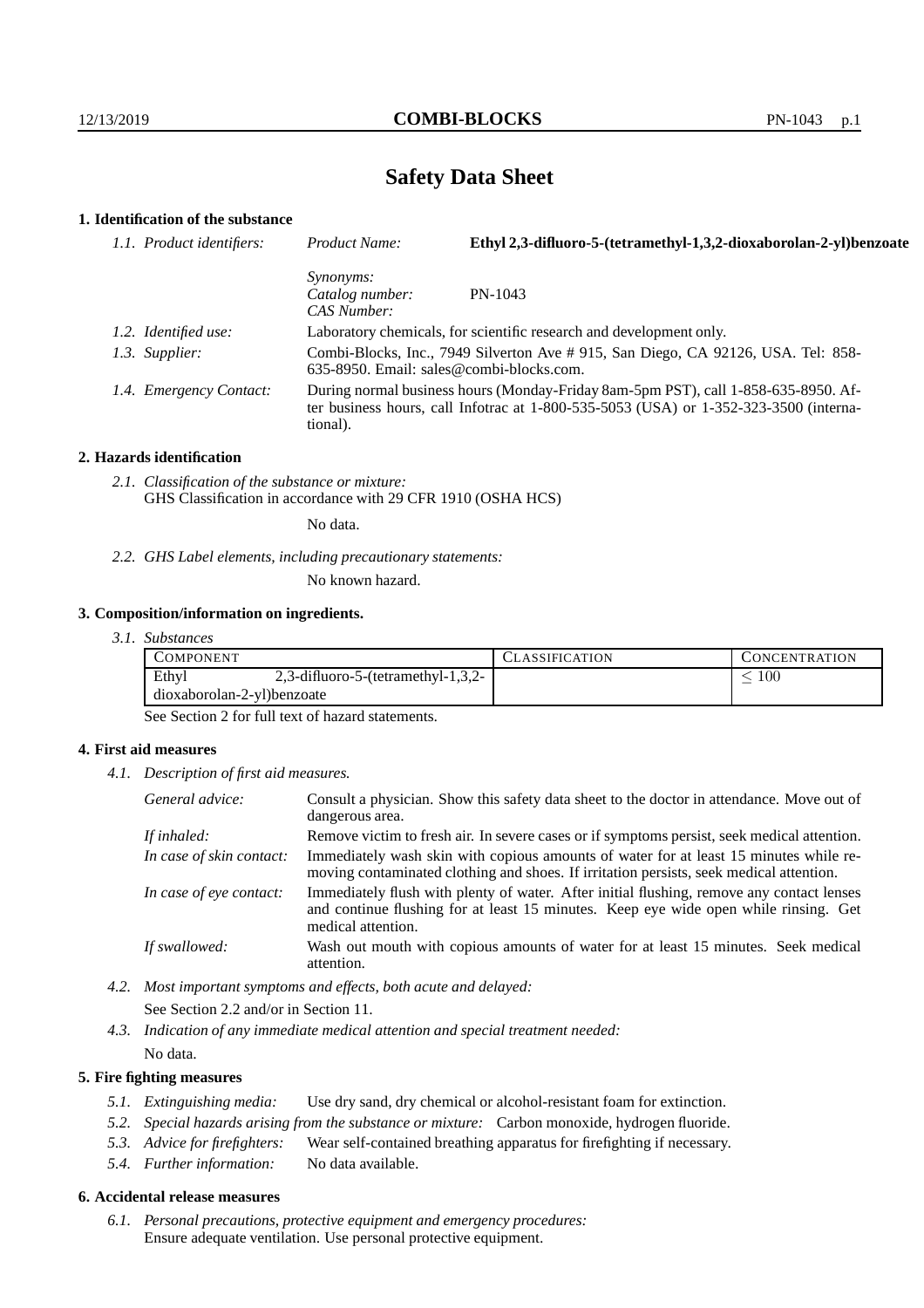|                                                                                                                                                                                                                                                            | 6.2. Environmental precautions:                                                                               |                                                                                                                                                                                                                                                                            |  |  |  |
|------------------------------------------------------------------------------------------------------------------------------------------------------------------------------------------------------------------------------------------------------------|---------------------------------------------------------------------------------------------------------------|----------------------------------------------------------------------------------------------------------------------------------------------------------------------------------------------------------------------------------------------------------------------------|--|--|--|
|                                                                                                                                                                                                                                                            | Should not be released into the environment. See Section 12 for additional ecological information.            |                                                                                                                                                                                                                                                                            |  |  |  |
|                                                                                                                                                                                                                                                            | 6.3. Methods and materials for containment and cleaning up:                                                   |                                                                                                                                                                                                                                                                            |  |  |  |
|                                                                                                                                                                                                                                                            | Sweep up or vacuum up spillage and collect in suitable container for disposal.                                |                                                                                                                                                                                                                                                                            |  |  |  |
|                                                                                                                                                                                                                                                            | 6.4. Reference to other sections:                                                                             |                                                                                                                                                                                                                                                                            |  |  |  |
|                                                                                                                                                                                                                                                            | Refer to protective measures listed in Sections 8 and 13.                                                     |                                                                                                                                                                                                                                                                            |  |  |  |
|                                                                                                                                                                                                                                                            | 7. Handling and storage                                                                                       |                                                                                                                                                                                                                                                                            |  |  |  |
|                                                                                                                                                                                                                                                            |                                                                                                               | 7.1. Precautions for safe handling: Avoid contact with skin and eyes. Avoid inhalation of vapour or mist. Keep away<br>from sources of ignition - No smoking. Take measures to prevent the build up of electro-<br>static charge. For precautions see section 2.2.         |  |  |  |
| 7.2. Conditions for safe storage, including any incompatibilities: Store refrigerated. Keep container tightly closed in<br>a dry and well-ventilated place. Containers which are opened must be carefully resealed<br>and kept upright to prevent leakage. |                                                                                                               |                                                                                                                                                                                                                                                                            |  |  |  |
|                                                                                                                                                                                                                                                            | 7.3. Specific end use(s):                                                                                     | Laboratory chemicals, for scientific research and development only.                                                                                                                                                                                                        |  |  |  |
|                                                                                                                                                                                                                                                            | 8. Exposure Controls / Personal protection                                                                    |                                                                                                                                                                                                                                                                            |  |  |  |
|                                                                                                                                                                                                                                                            | 8.1. Control parameters:                                                                                      |                                                                                                                                                                                                                                                                            |  |  |  |
|                                                                                                                                                                                                                                                            | Components with workplace control parameters: Contains no substances with occupational exposure limit values. |                                                                                                                                                                                                                                                                            |  |  |  |
|                                                                                                                                                                                                                                                            | 8.2. Exposure controls:                                                                                       |                                                                                                                                                                                                                                                                            |  |  |  |
|                                                                                                                                                                                                                                                            |                                                                                                               | Appropriate engineering controls: Ensure that eyewash stations and safety showers are close to the workstation<br>location. Ensure adequate ventilation, especially in confined areas.                                                                                     |  |  |  |
|                                                                                                                                                                                                                                                            | Personal protective equipment:                                                                                |                                                                                                                                                                                                                                                                            |  |  |  |
|                                                                                                                                                                                                                                                            | Eye/face protection:                                                                                          | Wear appropriate protective eyeglasses or chemical safety goggles as described by OSHA's<br>eye and face protection regulations in 29 CFR 1910.133 or European Standard EN166.                                                                                             |  |  |  |
|                                                                                                                                                                                                                                                            | Skin protection:                                                                                              | Handle with gloves. Gloves must be inspected prior to use. Use proper glove removal<br>technique (without touching glove's outer surface) to avoid skin contact with this product.<br>Dispose of contaminated gloves after use in accordance with applicable laws and good |  |  |  |

# **8. Exposure Controls / Personal protection**

| Eye/face protection:               | Wear appropriate protective eyeglasses or chemical safety goggles as described by OSHA's<br>eye and face protection regulations in 29 CFR 1910.133 or European Standard EN166.                                                                                                                                         |  |  |
|------------------------------------|------------------------------------------------------------------------------------------------------------------------------------------------------------------------------------------------------------------------------------------------------------------------------------------------------------------------|--|--|
| Skin protection:                   | Handle with gloves. Gloves must be inspected prior to use. Use proper glove removal<br>technique (without touching glove's outer surface) to avoid skin contact with this product.<br>Dispose of contaminated gloves after use in accordance with applicable laws and good<br>laboratory practices. Wash and dry hands |  |  |
| <b>Body Protection:</b>            | Complete suit protecting against chemicals, Flame retardant antistatic protective clothing.,<br>The type of protective equipment must be selected according to the concentration and<br>amount of the dangerous substance at the specific workplace.                                                                   |  |  |
| Respiratory protection:            |                                                                                                                                                                                                                                                                                                                        |  |  |
| Control of environmental exposure: | Prevent further leakage or spillage if safe to do so. Do not let product enter<br>drains.                                                                                                                                                                                                                              |  |  |

# **9. Physical and chemical properties**

*9.1. Information on basic physical and chemical properties*

| (a)                        | Appearance:                                   | No data  |
|----------------------------|-----------------------------------------------|----------|
| (b)                        | Odour:                                        | No data  |
| (c)                        | Odour Threshold:                              | No data  |
| (d)                        | $pH$ :                                        | No data  |
| (e)                        | Melting point/freezing point:                 | No date. |
| (f)                        | Initial boiling point and boiling range:      | No data  |
| (g)                        | Flash point:                                  | No data  |
| (h)                        | Evaporatoin rate:                             | No data  |
| (i)                        | Flammability (solid, gas):                    | No data  |
| (j)                        | Upper/lower flammability or explosive limits: | No data  |
| (k)                        | Vapour pressure:                              | No data  |
| $\left( \mathrm{l}\right)$ | Vapour density:                               | No data  |
| (m)                        | Relative density:                             | No data  |
| (n)                        | Water solubility:                             | No data  |
| $\rm(o)$                   | Partition coefficient: n-octanol/water:       | No data  |
| (p)                        | Auto-ignition:                                | No data  |
| (q)                        | Decomposition temperature:                    | No data  |
| (r)                        | Viscosity:                                    | No data  |
| (s)                        | Explosive properties:                         | No data  |
| (t)                        | Oxidizing properties:                         | No data  |